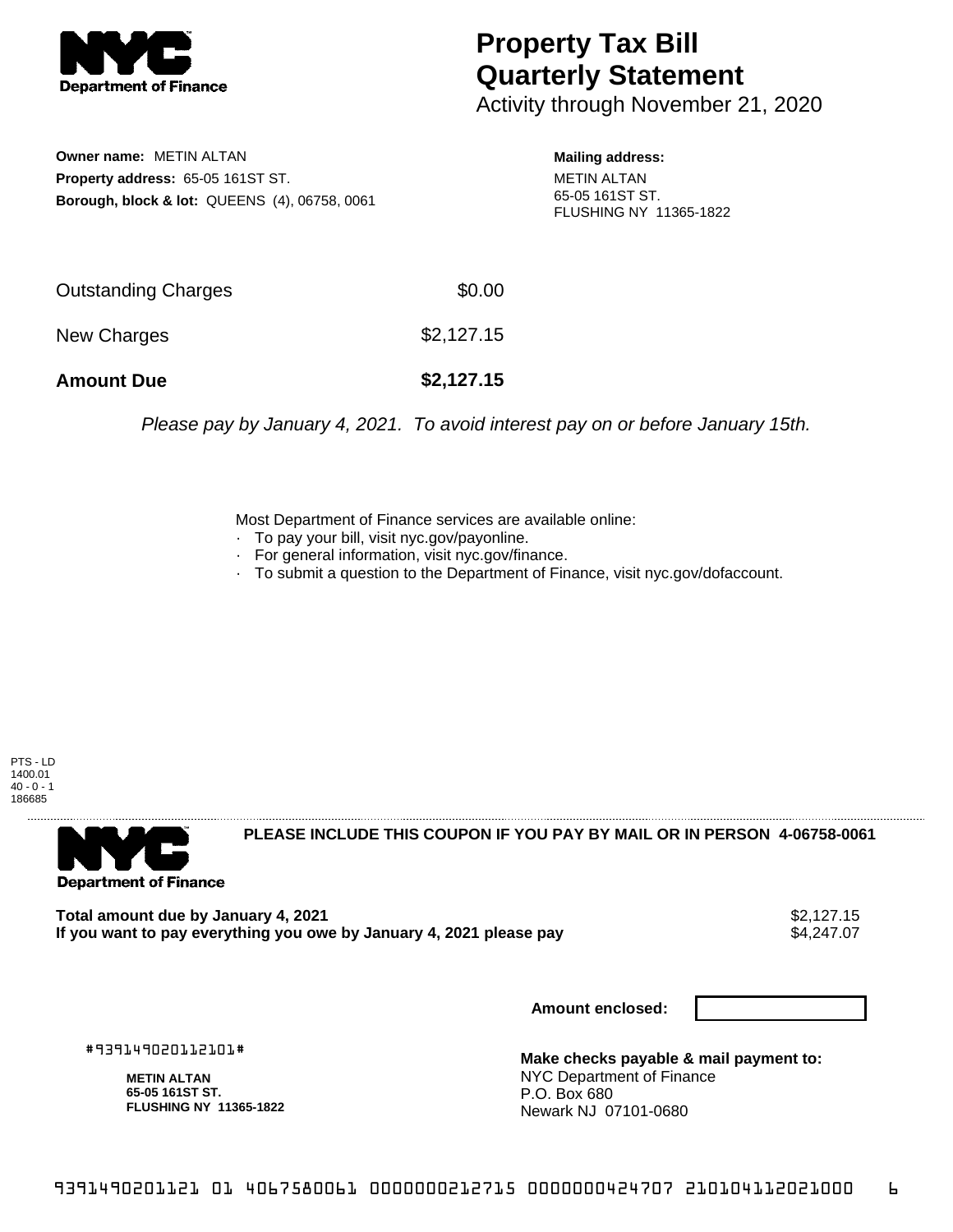

| <b>Billing Summary</b>                                                                                         | <b>Activity Date Due Date</b> | Amount       |
|----------------------------------------------------------------------------------------------------------------|-------------------------------|--------------|
| Outstanding charges including interest and payments                                                            |                               | \$0.00       |
| <b>Finance-Property Tax</b>                                                                                    | 01/01/2021                    | \$2,153.89   |
| <b>Adopted Tax Rate</b>                                                                                        |                               | $$-26.74$    |
| <b>Total amount due</b>                                                                                        |                               | \$2,127.15   |
| <b>Tax Year Charges Remaining</b>                                                                              | <b>Activity Date Due Date</b> | Amount       |
| <b>Finance-Property Tax</b>                                                                                    | 04/01/2021                    | \$2,153.89   |
| <b>Adopted Tax Rate</b>                                                                                        |                               | $$-26.74$    |
| Total tax year charges remaining                                                                               |                               | \$2,127.15   |
| If you want to pay everything you owe by January 4, 2021 please pay                                            |                               | \$4,247.07   |
| If you pay everything you owe by January 4, 2021, you would save:                                              |                               | \$7.23       |
| How We Calculated Your Property Tax For July 1, 2020 Through June 30, 2021                                     |                               |              |
|                                                                                                                | Overall                       |              |
| Tax class 1 - Small Home, Less Than 4 Families                                                                 | <b>Tax Rate</b>               |              |
| Original tax rate billed                                                                                       | 21.1670%                      |              |
| New Tax rate                                                                                                   | 21.0450%                      |              |
| Estimated Market Value \$1,317,000                                                                             |                               |              |
|                                                                                                                |                               | <b>Taxes</b> |
| <b>Billable Assessed Value</b>                                                                                 | \$43,816                      |              |
| <b>Taxable Value</b>                                                                                           | \$43,816 x 21.0450%           |              |
| <b>Tax Before Abatements and STAR</b>                                                                          | \$9,221.08                    | \$9,221.08   |
| Enhanced Star - School Tax Relief                                                                              | $$-3,280.00$                  | $$-659.00**$ |
| Annual property tax                                                                                            |                               | \$8,562.08   |
| Original property tax billed in June 2020                                                                      |                               | \$8,615.56   |
| Change In Property Tax Bill Based On New Tax Rate                                                              |                               | $$ -53.48$   |
| ** This is your NYS STAR tax savings. For more information, please visit us at nyc.gov/finance or contact 311. |                               |              |

Please call 311 to speak to a representative to make a property tax payment by telephone.

## **Home banking payment instructions:**

- 1. **Log** into your bank or online bill pay website.
- 2. **Add** the new payee: NYC DOF Property Tax. Enter your account number, which is your boro, block and lot, as it appears here: 4-06758-0061 . You may also need to enter the address for the Department of Finance. The address is P.O. Box 680, Newark NJ 07101-0680.
- 3. **Schedule** your online payment using your checking or savings account.

## **Did Your Mailing Address Change?**

If so, please visit us at **nyc.gov/changemailingaddress** or call **311.**

When you provide a check as payment, you authorize us either to use information from your check to make a one-time electronic fund transfer from your account or to process the payment as a check transaction.